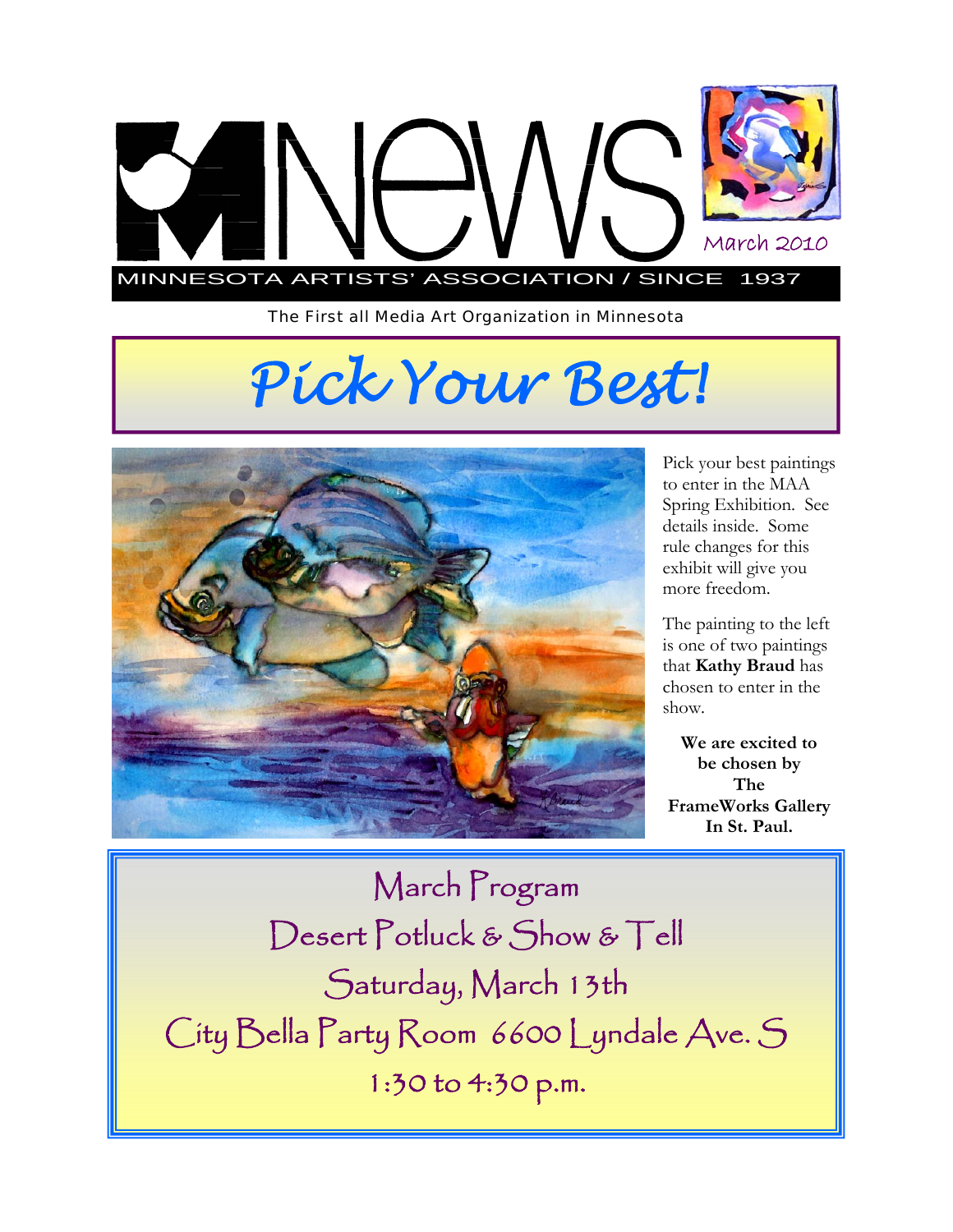

Our Spring show will be held in The Frameworks Gallery in St. Paul. This will be one of the best opportunities we have had in years of a venue offering a better sales opportunity.

All paintings will need to be for sale and the gallery will be paid 35% of the sale price.

Have you put some of your best work in past shows and not won an award? Those

paintings are usually excluded from all future **MAA** shows. For this show, if you have not won an award, you may enter those paintings again.

They are probably framed up and ready to go. If they are not, and you choose the gallery to frame them for you they are offering a charge of only \$5 for assembly including glass, backing and wire if you buy a ready made frame from them. The mat is extra. The gallery is asking that each artist enter two paintings. They may choose one or both to go in the show.

We want to thank **Marjorie Moody** for her success with booking this gallery for us!

See all the other details on the entry form provided with this issue of the newsletter.

#### **Mailing Deadline March 15th!**

### **New Volunteers**

At the end of this month **Jeanna Meyers** will be retiring after two years as our Treasurer. We are very grateful to Jeanna for her service to our organization!

In April, **Diane Gilbertson** will become our new Treasurer.

A new position of **Historian** has been created. **Ginny Olsen** has volunteered to help us know our history and will keep track of current events to add to our records.

One of the things that **MAA** needs is outreach. We want new members and we need to pass the organization to a new generation to build them up as artists and enjoy the camaraderie that we have benefited from. **Jeanne Emrich** has volunteered to be our **Publicity Coordinator.** 

**A Big Thanks to all who Serve!** 

#### **MAA Board of Directors**

**Administration**

| <b>President</b>               | <b>Charlie Breems</b> | 952-913-8671 |
|--------------------------------|-----------------------|--------------|
| <b>Secretary</b>               | <b>Emmy White</b>     | 612-825-8312 |
| <b>Treasurer</b>               | <b>Jeanna Meyer</b>   | 952-250-7886 |
| <b>Activities Coordinators</b> |                       |              |
| <b>Exhibitions</b>             | John Williams         | 952-831-0363 |
| <b>Programs</b>                | <b>Judy Lieber</b>    | 952-884-1815 |
| <b>Membership</b>              |                       |              |
| <b>Co-Chairs:</b>              | <b>Bonnie Crouch</b>  | 952-945-0682 |
|                                | <b>Jack OLeary</b>    | 952-888-0638 |
| <b>Historian</b>               | <b>Ginny Olsen</b>    |              |
| <b>Projects</b>                | <b>Gene Terres</b>    | 612-825-4512 |
| <b>Publicity</b>               | <b>Jeanne Emrich</b>  |              |
|                                |                       |              |

 **Editor MAA Newsletter Terrie Christian** 763-546-5266 **terriepc@msn.com**

**Webmaster: Emmy White** 612-825-8312  **emmywhite@gmail.com**

*March 2010 2 MAA News*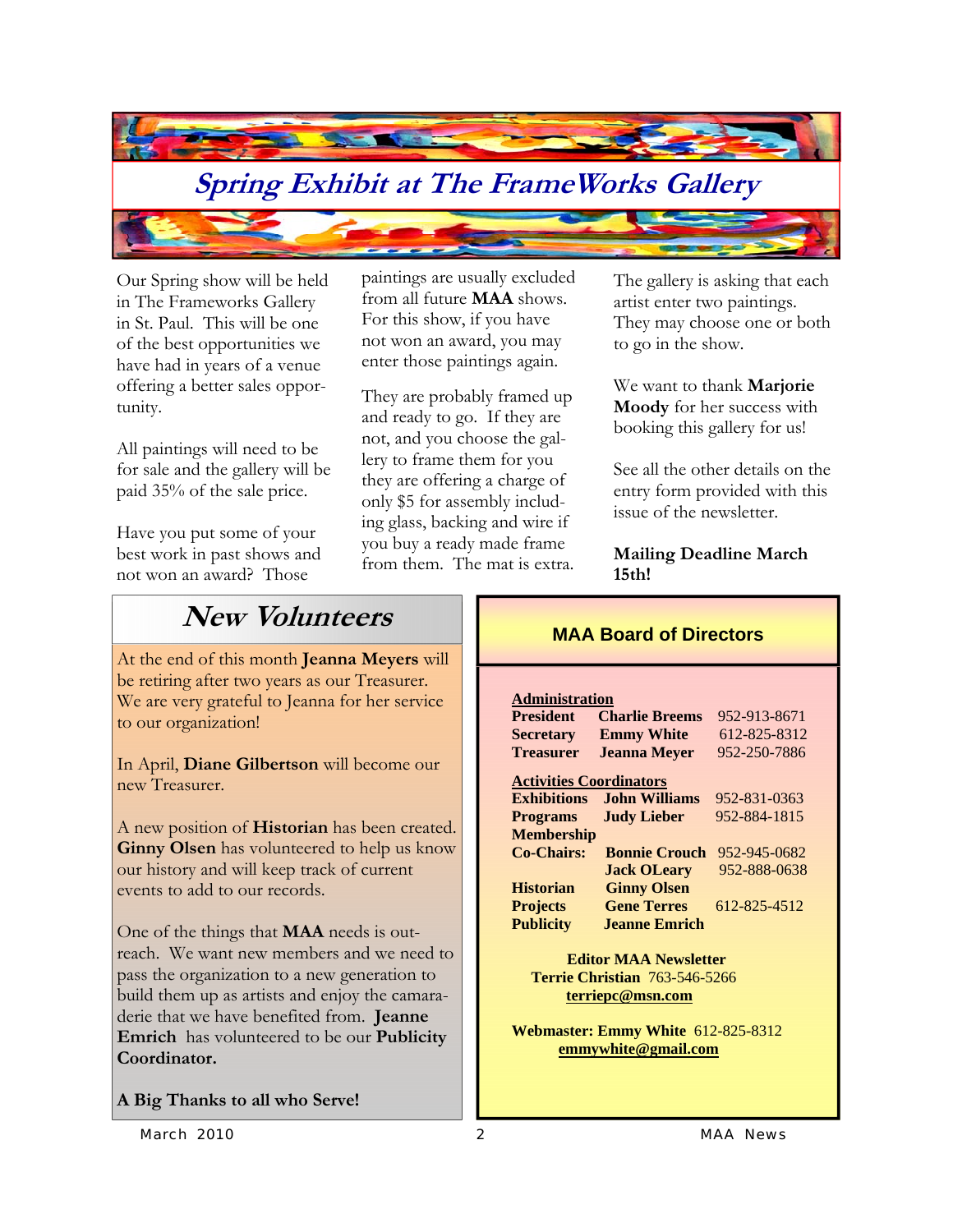## *Brag Box: If ya done it, it ain't braggin'*

**Bonnie Crouch** won a Member's Award for her painting "Going My Way?" at the Elk River Arts in Harmony Exhibit..

**Kathy Braud** was juried into the Minnesota Watercolor Society Spring Show at Silverwood Gallery, St. Anthony



Often the painting in the upper right corner on page one is an artwork by **Terrie Christian.** This month, the background for "Opportunities'" and the frame around the spring exhibit announcement are also paintings done by Terrie.



**Ron Wilson's classes at Richfield Continuing Education, 612-243-3000** 

7145 Harriet Ave, in Central school, across the parking lot from the Richfield High School

Pastel Painting, Mondays, Apr.12-May 17. 7-9PM Perspective Drawing, Wednesdays, Apr. 7-28, 7-9PM Beginning Drawing, Wednesdays, may 5-June 9, 7-9PM

#### **FYI to pass along and share with folks who like good demo's, from Kathy Braud**

I want to let you know about an upcoming opportunity to see renowned watercolor artist, and MNWS member, John Salminen, give a demonstration of his urban street scene watercolors. His will be an hour-long demo, open to the public and free of charge, Friday, March 5, at 6pm, at the Hopkins Center for the Arts. This will be a wonderful opportunity to watch John at work.

He will be demonstrating as part of the Dillman's Mid-Winter Festival of Artists, which will also include artists Carol Spohn, (watercolor) Rhonda Nass, (colored pencil) and Ellen Roles, (watercolor). The festival runs from 4-8pm on March 5.

I am in-charge of finding some artists this year to display at **Castle Building & Remodeling**. We have artists come and use our building every year for the NE Art-A-Whirl to display and sell their art. I was wondering if you have any artists that might be interested in displaying at our office on Johnson St. in NE Minneapolis. If you have anyone that might be interested please have them contact me. I would really appreciate it if you could send me some artist contacts or forward this information to some that might be interested. **Brandon Kohler, Office: 612.789.8509 Ext. 8# Cell: 612.282.3101**